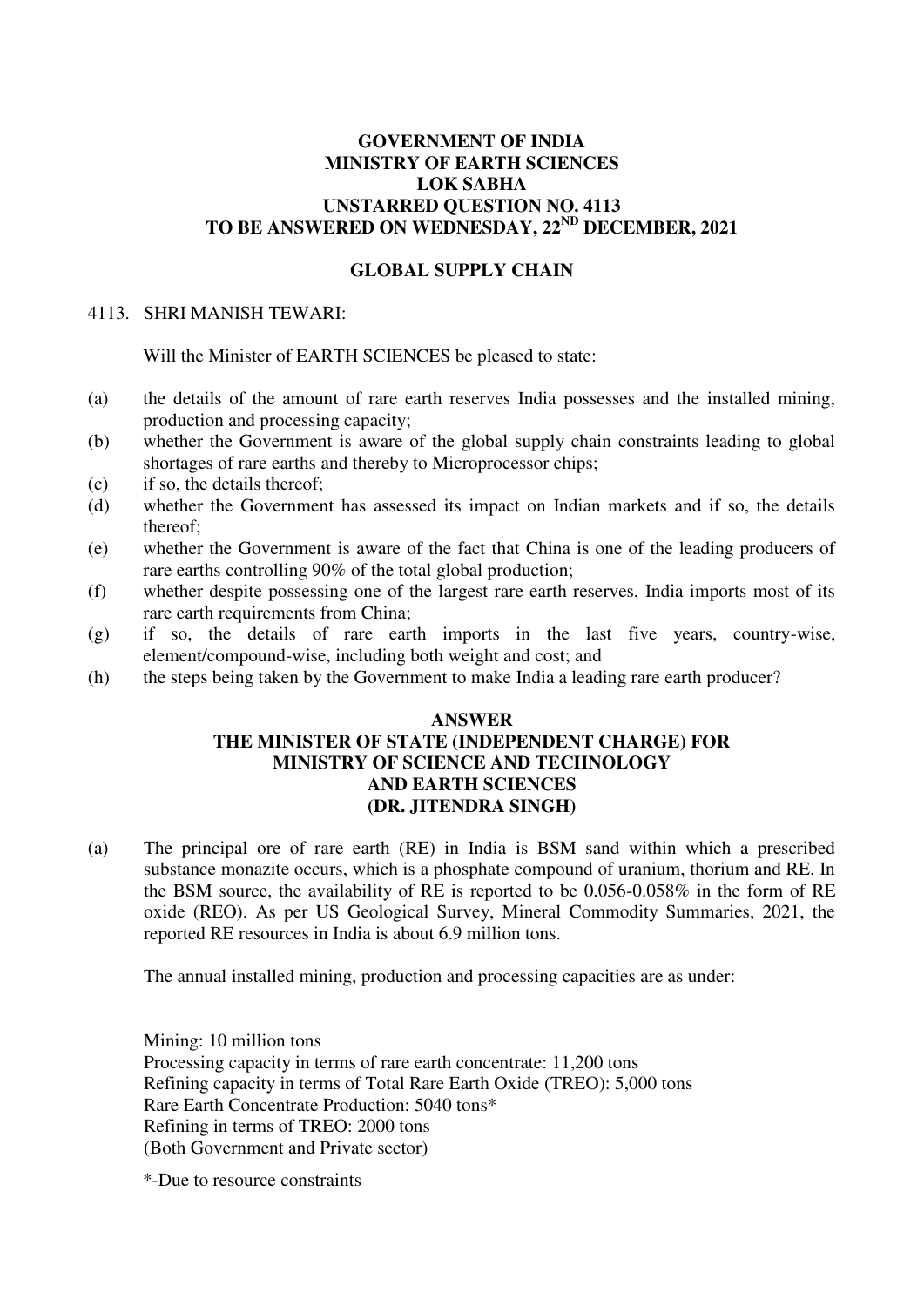(b)-(c) As per Roskill report 2021, the global demand of RE is to the tune of 1,31,500 tons and the processing capacity is of the order of 1,47,570 tons, while as per Argus Report 2021, the global demand of RE is to the tune of 1,59,000 tons and the processing capacity is of the order of 1,97,000 tons. Hence, as such, there is no supply chain constraint.

However, Rare earth comprises of seventeen elements and are classified as light RE elements (LREE) and heavy RE elements (HREE). Some REE which are available in India such as Lanthanum, Cerium, Samarium, etc are in supply surplus while Dysprosium, Terbium, Europium which are classified as HREE are having supply constraint. These HREE are not available in Indian deposits in extractable quantity.

- (d) As far as LREE is concerned, India has surplus quantity than the domestic demand. Capacity building for consumption of the LREE needs to be created on which Government is actively working. HREE is not available in extractable quantity in Indian source.
- (e) Yes, it is a known fact that China is one of the leading producers of RE with estimated production of about 70% of the global production. They have the highest global reserves, which is about 6.4 times higher than India and has multiple times higher grade than that of Indian resource.
- (f) The RE resources in India are fifth largest in the world. Indian resource is significantly less w.r.t grade and it is tied with radioactivity making the extraction long, complex and expensive. In comparison to China, Indian resources are significantly lean.

LREE produced within the Country are in surplus. The import is in miniscule quantities comprising of certain other element along with RE for specialized applications mostly in the form of proprietary compounds. HREE is imported for applications in laboratory scale. Hence, dependence on China is only for HREE in miniscule quantities.

(g) RE Compounds are imported under Chapter 28 with HSN codes 284610 / 284690. While the detailed information on import thereof as required may be sought from Ministry of Commerce and Industry, details available with IREL are furnished below:

| $\sqrt{2}$ , $\frac{1}{2}$ and $\frac{1}{2}$ and $\frac{1}{2}$ and $\frac{1}{2}$ |                                                                                                                              |         |       |         |        |                       |       |
|----------------------------------------------------------------------------------|------------------------------------------------------------------------------------------------------------------------------|---------|-------|---------|--------|-----------------------|-------|
| S.                                                                               | Description                                                                                                                  | 2018-19 |       | 2019-20 |        | 2020-21 (upto Jan'21) |       |
| No.                                                                              |                                                                                                                              | Qty     | Value | Qty     | Value  | Qty                   | Value |
|                                                                                  | Cerium<br>Compounds<br>Zirconium<br><i>(includes</i> )<br>$o$ xide + cerium oxide<br>formulation for catalytic<br>converter) | 528     | 71.35 | 856     | 104.99 | 547                   | 70.34 |
| 2                                                                                | Lanthanum Compounds                                                                                                          | 70      |       | 59      |        | 55                    |       |
| 3                                                                                | <b>Yttrium Compounds</b>                                                                                                     | 17.6    |       | 11.35   |        | 10.14                 |       |
| $\overline{4}$                                                                   | <b>HREE</b> Compounds                                                                                                        | 4.3     |       | 4.64    |        | 7.2                   |       |
| 5                                                                                | <b>RE</b> Carbonate                                                                                                          |         |       | 10      |        | 160                   |       |

 $(Q_{\text{tv}})$  in tons, Value in  $RsCr$